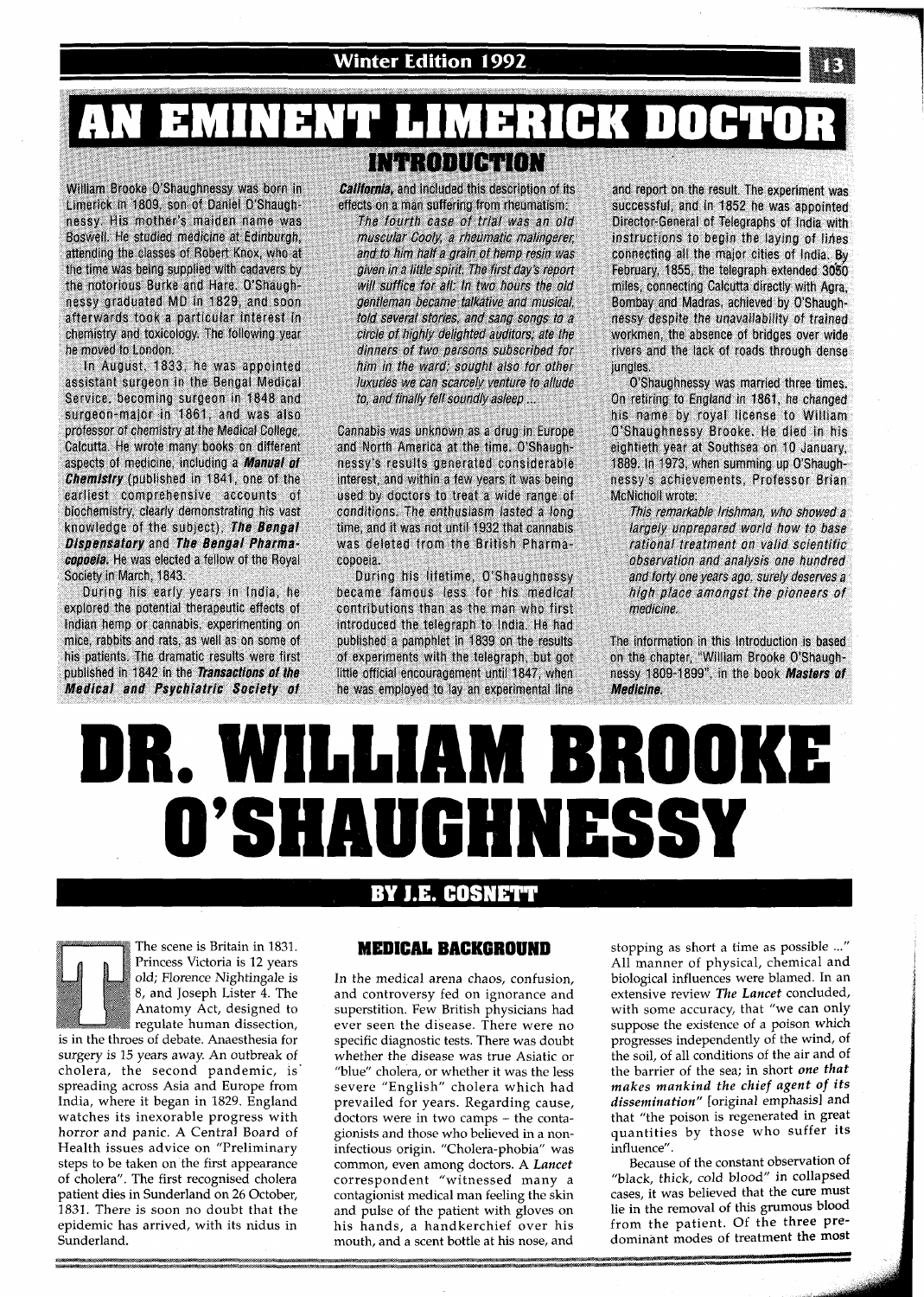#### **The Old Limerick Journal**



*Carbolic acid fumigation of railway passengers against cholera.* 

universal was blood-letting. An authority wrote: "In commencing the treatment of cholera, no time is to be lost in endeavouring to bleed the patient ... the effect of blood-letting would appear to be almost miraculous ...". Of the other treatments, emesis was aimed at ridding the body of poisons, and vomiting was considered "the best of restoratives for torpidity of the blood". Calomel was almost universally used, as a means of "unlocking the secretions". Other treatments included a large fraction of the pharmacopoeia of the time, mostly based on empiricism and superstition. *The Lancet* viewed this therapeutic miscellany with some scepticism when it declared. "All have their seasons of celebrity and subsequent neglect".

#### **GLIMMERINGS OF SCIENCE**

A few doctors showed an inkling of scientific understanding. One thought that loss of water from the blood rendered it "difficult to circulation" and proposed that "distilled water be liberally poured into the stomach". Dr. Clanny of Sunderland analysed the blood of cholera patients and began his report with: "This blood, on applying the tongue to it, had no taste nor any particular smell ...". He found that the amount of water was decreased and the "colouring matter" increased, but he gave no specific advice about a remedy.

In clear contrast to the ignorance, superstition, and empiricism that largely prevailed, one voice was heard, almost

alone with its tone of reason and science. This was Dr. William Brooke O'Shaughnessy, a recent Edinburgh graduate, born *in Limerick and aged 22 years* at this time."' In his first paper on cholera, read before the Westminster Medical Society on 3 December, 1831, he wondered whether "the habit of practical chemistry which I have occasionally pursued might lead to the application of chemistry to its cure". So engrossed was he in the cause and cure of cholera that he travelled to Sunderland a few davs later. "for the purpose of making myself practically acquainted with the celebrated disease". Within **3** days he was writing to *The Lancet:* "I have lost no time in endeavouring to obtain conviction on some points, and evidence on others ...". He reported the appearance of two patients - clinical descriptions of cholera that have probably never been bettered:

*"On the bed lay an expiring woman* ... *presenting an attitude of death which* ... *I never saw paralleled in terror* ... *On the floor, extended on a palliasse* ... *lay a girl of slender make and juvenile height, but with the face of a superannuated hag. She uttered no moan, gave expression of no pain, but she languidly flung herself from side to side* ... *The colour of her countenance was that of lead - a silver blue, ghastly tint; her eyes were sunk deep into the sockets, as though they had been driven an inch behind their natural position; her mouth was squared; her features flattened; her eyelids black; her fingers shrunk, bent, and inky in their hue. All pulse was gone at the wrist, and* 

*a tenacious sweat moistened her bosom. In short, Sir, that face and form I can never forget, were I to live beyond the period of man's natural age".* 

O'Shaughnessy used this description to support his view that the cholera in Sunderland was a different disease from that which occurred in England before: "Would to God I could bring the sceptics here and show them the girl ...". In halfanswer to his prayer *The Lancet* of *4*  February, 1832, had a full-page, 3-colour sketch of such a patient (figure) - surely a landmark in medical illustration.

On 20 December, 1831, O'Shaughnessy wrote: "I have been so busily confined in my laboratory that I have had little time for additional enquiries". Nine days later he wrote from London, asking *The Lancet* to publish the "outlines" of his results, as follows:

*"The blood drawn in the worst cases* ... *is unchanged in its anatomical or globular structure* ... *It has lost a large proportion of its water* ... *It has lost also a great proportion of its neutral saline ingredients* ... *Of the free alkali contained in healthy serum, not a particle is present* ... *Urea exists in those cases where suppression of urine has been a marked symptom* ... *All the salts deficient in the blood, especially the carbonate of soda, are present in large quantities in the peculiar white dejected matters".* 

These observations can hardly be faulted 150 years later.

All the while the disease was spreading through England and Scotland,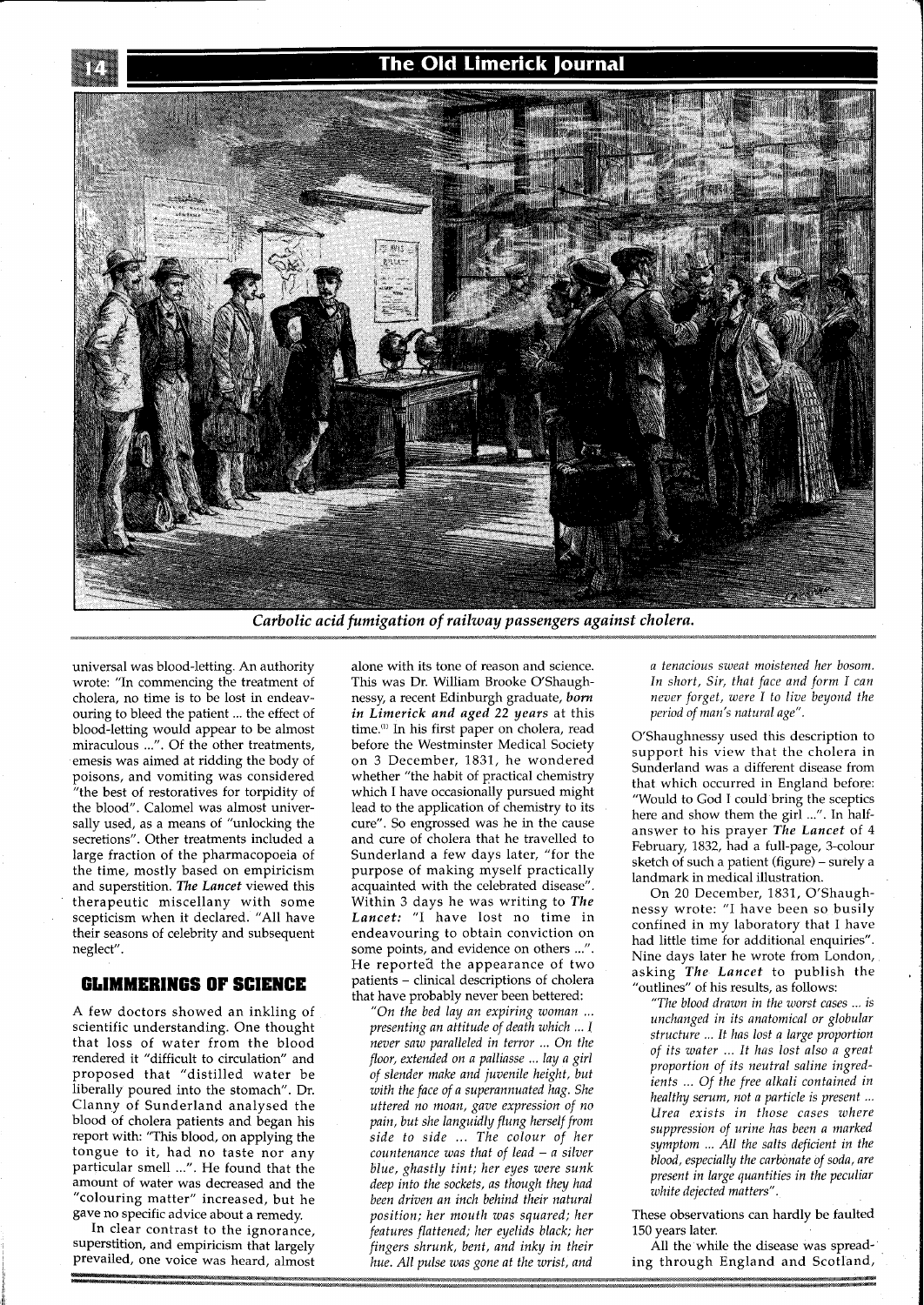

*Famine in India,in the 1870s.* 

appearing in London in January, 1832. There were reports of the "terrified populace" and the "dreadful distress which prevails in the neighbourhood of the various cases". O'Shaughnessy made a further, more detailed, report to the Central Board of Health, in which he confirmed his previous findings. Further he reported on the chemistry of the excreta and found that "the ingredients deficient in the blood were detected in the dejections or in other words, *the addition of the dejection to the blood, in due proportion, would have restored the latter to* ' *its normal constitution"* [original emphasis]. He stressed that the changes "should not be regarded as primary *causes"* but rather as the *"result* of an external impression ... we still remain in darkness as to the mode in which that impression is communicated ...". Pursuing his theme logically to the "therapeutic conclusions", he wrote:

" ... *the indications of cure* ... *are two in number* - *viz. 1st to restore the blood to*  *its natural specific gravity; 2nd to restore its deficient saline matters* ... *The first of these can only be effected by absorption, by imbibition, or by the injection of aqueous fluid into the veins. The same remarks, with sufficiently obvious modifications, apply to the second* ... *When absorption* is *entirely suspended* ... *in those desperate cases* ... *the author recommends the injection into the veins of tepid water holding a solution of the normal salts of the blood".* 

In his final remarks O'Shaughnessy wrote:

"I *am therefore entitled to conclude that the exudation of the colourless part of the blood constitutes one of the chief diagnostic characteristics of the malignant cholera ... in the fluidity, alkalesence and albuminous nature of the dejections we have the means of forming a certain and chemical diagnosis between this disease and others with which* ... *it may be confounded".* 

#### **THE FIRST INTRAVENOUS INFUSION**

The first practical application of O'Shaughnessy's advice was reported by Dr. Robert Lewins, MD, FRCP, of Leith in a letter dated, 15 May, 1832. He described witnessing the intravenous injection of a saline solution in a cholera patient. He wrote:

*"To Dr. Thomas Latta, of this place, is*  due the merit of first having recourse to *this practice. He has tried it in six cases* ... *The most wonderful and satisfactory effect is the immediate result of the injection* ... *a large quantity must be injected, from* 5 *to 10 lbs. in an adult, and repeated at longer or shorter intewals as the state of the pulse and other symptoms may indicate".* 

A more detailed and formal report was sent by Dr. Latta to the Central Board of Health, and published in The Lancet of 2